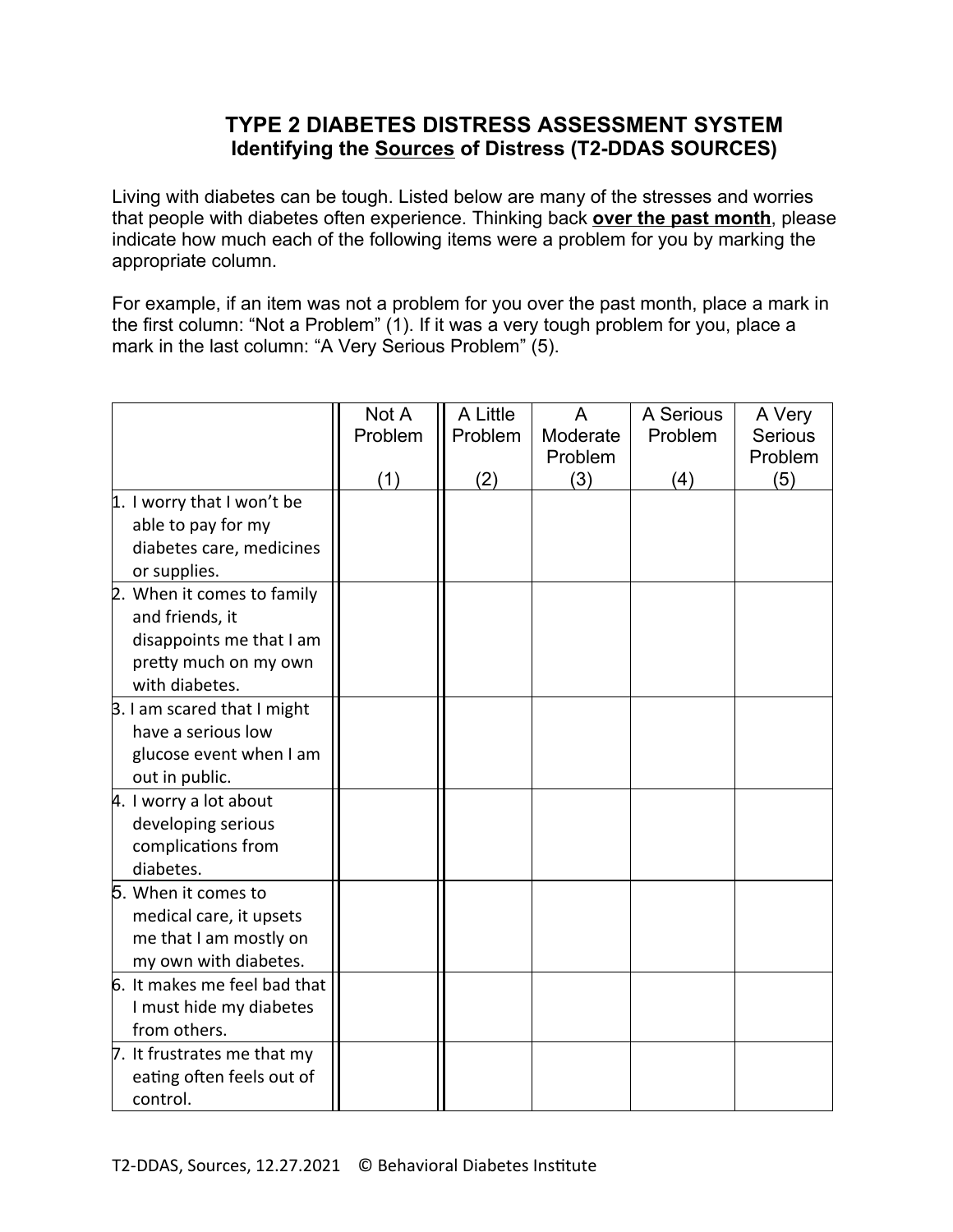| 8. | It upsets me that I'm not    |  |  |  |
|----|------------------------------|--|--|--|
|    | really heard or              |  |  |  |
|    | understood by my             |  |  |  |
|    | healthcare provider.         |  |  |  |
| 9. | I worry a lot that I could   |  |  |  |
|    | have a serious low           |  |  |  |
|    | glucose event.               |  |  |  |
|    | 10. I can't escape this      |  |  |  |
|    | sinking feeling that         |  |  |  |
|    | diabetes is eventually       |  |  |  |
|    | going to get me.             |  |  |  |
|    | 11. I worry that I don't pay |  |  |  |
|    | enough attention to my       |  |  |  |
|    | diabetes.                    |  |  |  |
|    | 12. It upsets me that people |  |  |  |
|    | in my life think less of     |  |  |  |
|    | me because I have            |  |  |  |
|    | diabetes.                    |  |  |  |
|    | 13. It frustrates me that    |  |  |  |
|    | people in my life tempt      |  |  |  |
|    | me to eat foods or do        |  |  |  |
|    | things that are not good     |  |  |  |
|    | for my diabetes.             |  |  |  |
|    | 14. I often feel ashamed or  |  |  |  |
|    | embarrassed when             |  |  |  |
|    | other people know            |  |  |  |
|    | about my diabetes.           |  |  |  |
|    | 15. I worry that I can't get |  |  |  |
|    | the healthy food I need      |  |  |  |
|    | for my diabetes.             |  |  |  |
|    | 16. No matter what I do, I   |  |  |  |
|    | fear that serious            |  |  |  |
|    | complications from           |  |  |  |
|    | diabetes will happen to      |  |  |  |
|    | me.                          |  |  |  |
|    | 17. I worry about how hard   |  |  |  |
|    | it is get to my healthcare   |  |  |  |
|    | appointments or              |  |  |  |
|    | pharmacy.                    |  |  |  |
|    | 18. It bothers me that I     |  |  |  |
|    | don't get as much            |  |  |  |
|    | exercise as I should.        |  |  |  |
|    | 19. I worry about having a   |  |  |  |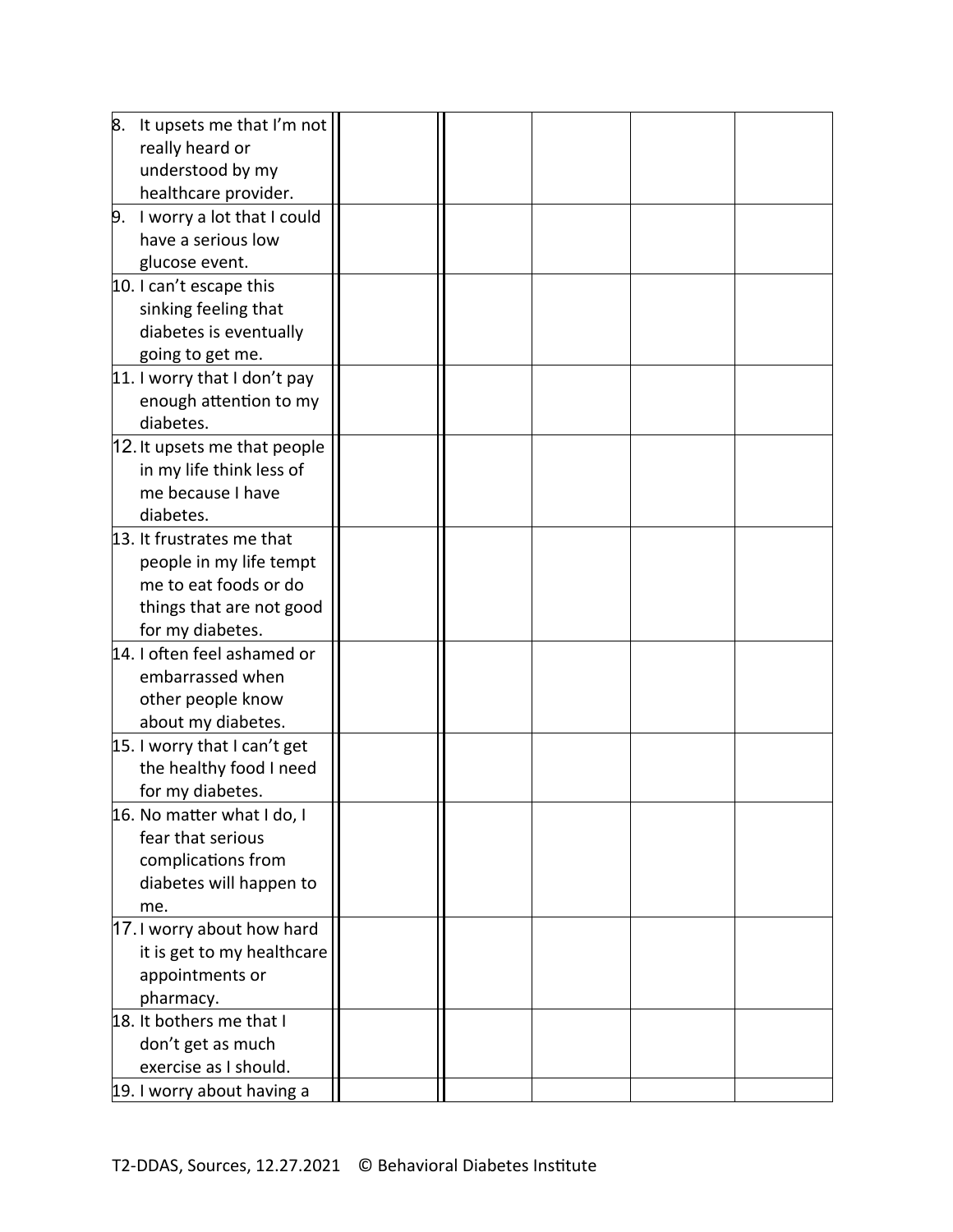| serious low glucose                                  |  |  |  |
|------------------------------------------------------|--|--|--|
| event when I'm alone.                                |  |  |  |
| 20. It upsets me that my                             |  |  |  |
| healthcare provider                                  |  |  |  |
| seems to care more                                   |  |  |  |
| about my glucose levels                              |  |  |  |
| than about me as a                                   |  |  |  |
| person.                                              |  |  |  |
| 21. It hurts me that many<br>people in my life don't |  |  |  |
| understand what living                               |  |  |  |
| with diabetes is really                              |  |  |  |
| like.                                                |  |  |  |
|                                                      |  |  |  |